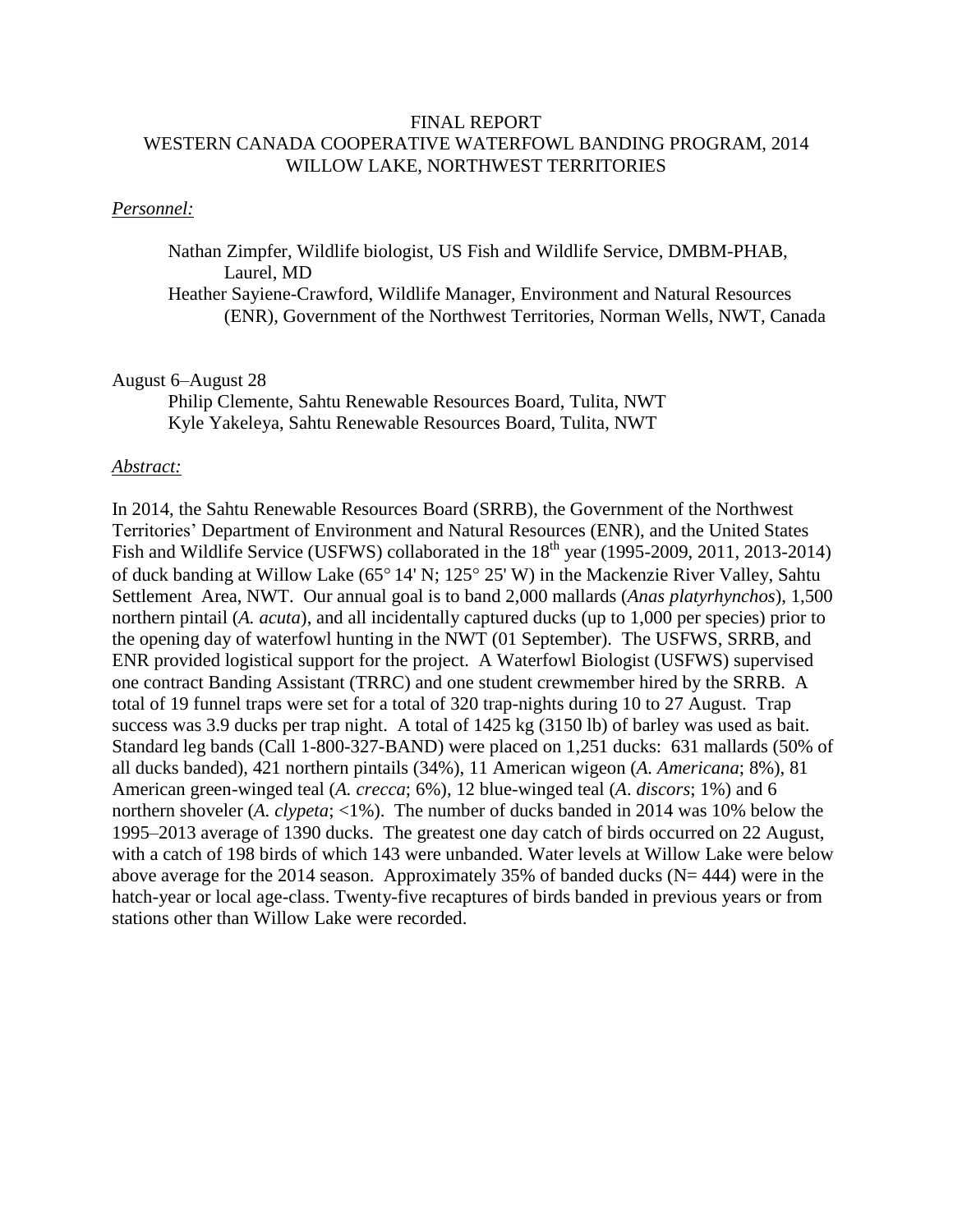# *Background:*

Boreal wetlands along the Mackenzie River Valley, such as Willow Lake (Figure 1) in the Sahtu Settlement Area of the Northwest Territories (NWT), sometimes support dense summer populations of molting, non-breeding adult ducks, particularly when drought conditions occur in more southern breeding areas. In some years there is excellent hatching success and productivity.

Since 1995, the United States Fish and Wildlife Service (USFWS) has collaborated with the Tulita Renewable Resources Council (TRRC) and the Government of the Northwest Territories' Department of Environment and Natural Resources (ENR) to band ducks within the Sahtu. The annual goal of the project is to band 2,000 mallards (*Anas platyrhynchos*), 1,500 northern pintail (*A. acuta*), and all incidentally captured ducks (up to 1,000 per species) prior to 01 September, which is the opening day of the duck-hunting season in the NWT.

The project was initially established at Loche Lake and Loche River northeast of Tulita in 1995 (Popko et al. 1995; Figure 1); however, based on local Traditional Knowledge (Popko et al. 1996), in 1996 the banding station was moved to the nearby and larger Willow Lake (65 $\degree$  14' N; 125° 25' W) where it has since remained (Popko et al. 1997, 1998, 2002, 2003, 2004, 2005, 2006, 2007; Bidwell et al. 1999, 2000, 2001; Zimpfer et al. 2008, 2009, 2011, 2013). In 2002, the banding project camp and trap-site locations were moved from the inlet of Willow Lake to the better sandy substrate area found near the outlet of Willow Lake (Figure 1).

Willow Lake lies within the selected (i.e., private) lands of the Sahtu Dene and Métis under the terms of the Sahtu Dene and Métis Comprehensive Land Claim Agreement (Dept. of Indian and Northern Affairs Canada, 1993). The Sahtu Renewable Resources Board (SRRB) is the main instrument for wildlife management in the Sahtu Land claim area and supports this project. The Tulita Lands Corporation is responsible for approving terms of access to private lands within the Tulita District, including the Willow Lake watershed. Further, the land claim gives the TRRC responsibility for involvement in, and approval of, wildlife research and management projects in and near their community. Therefore, we obtained permission to enter these private lands, and to construct and occupy the project's base camp, from the Tulita Lands Corporation with the support of the TRRC. The Willow Lake banding project camp consists of two frame cabins, a frame kitchen, and a storage silo. The silo provides storage for large quantities of bait, food, and supplies, which reduces transportation costs.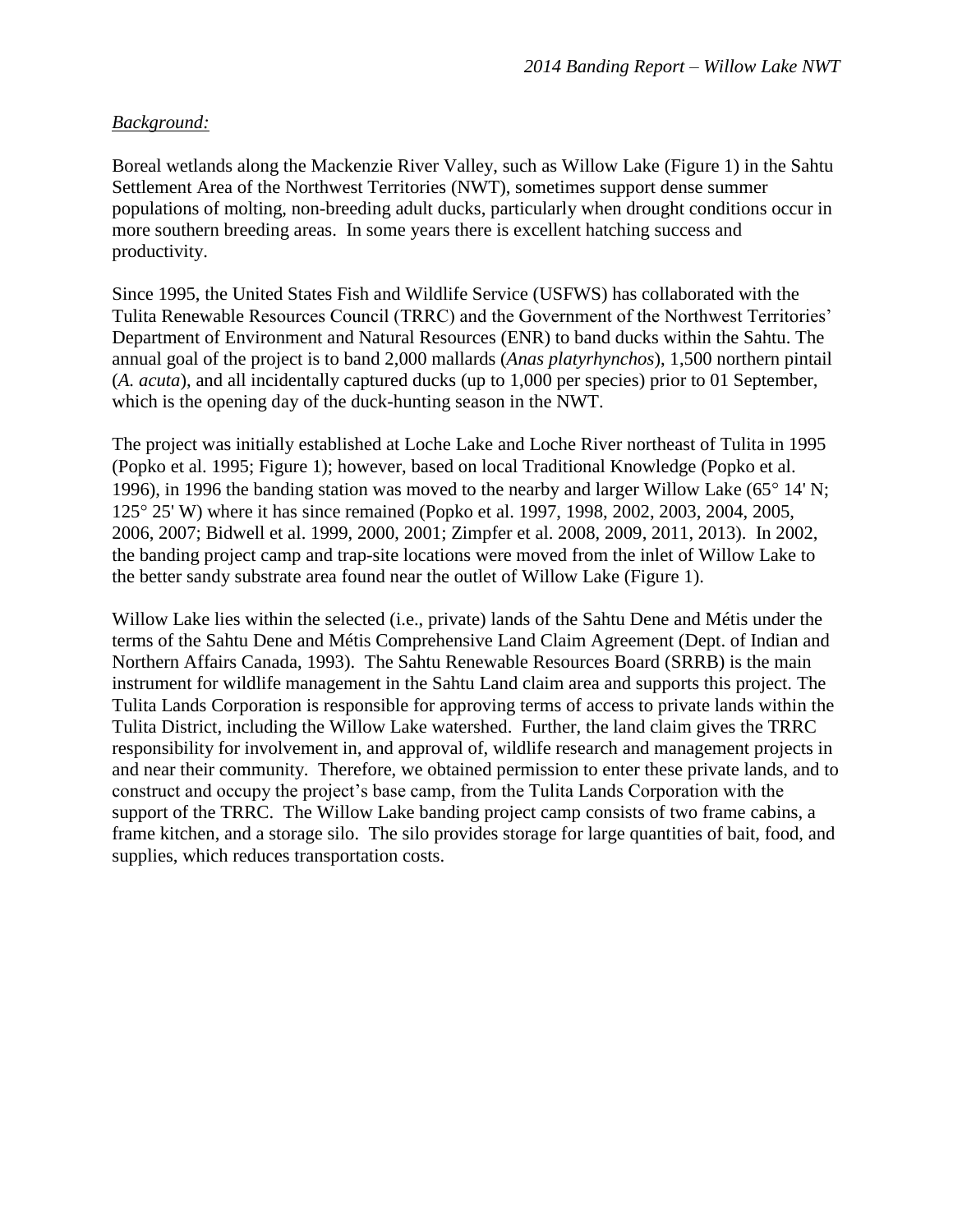

Figure 1. Willow Lake duck banding camp, Tulita District, Northwest Territories.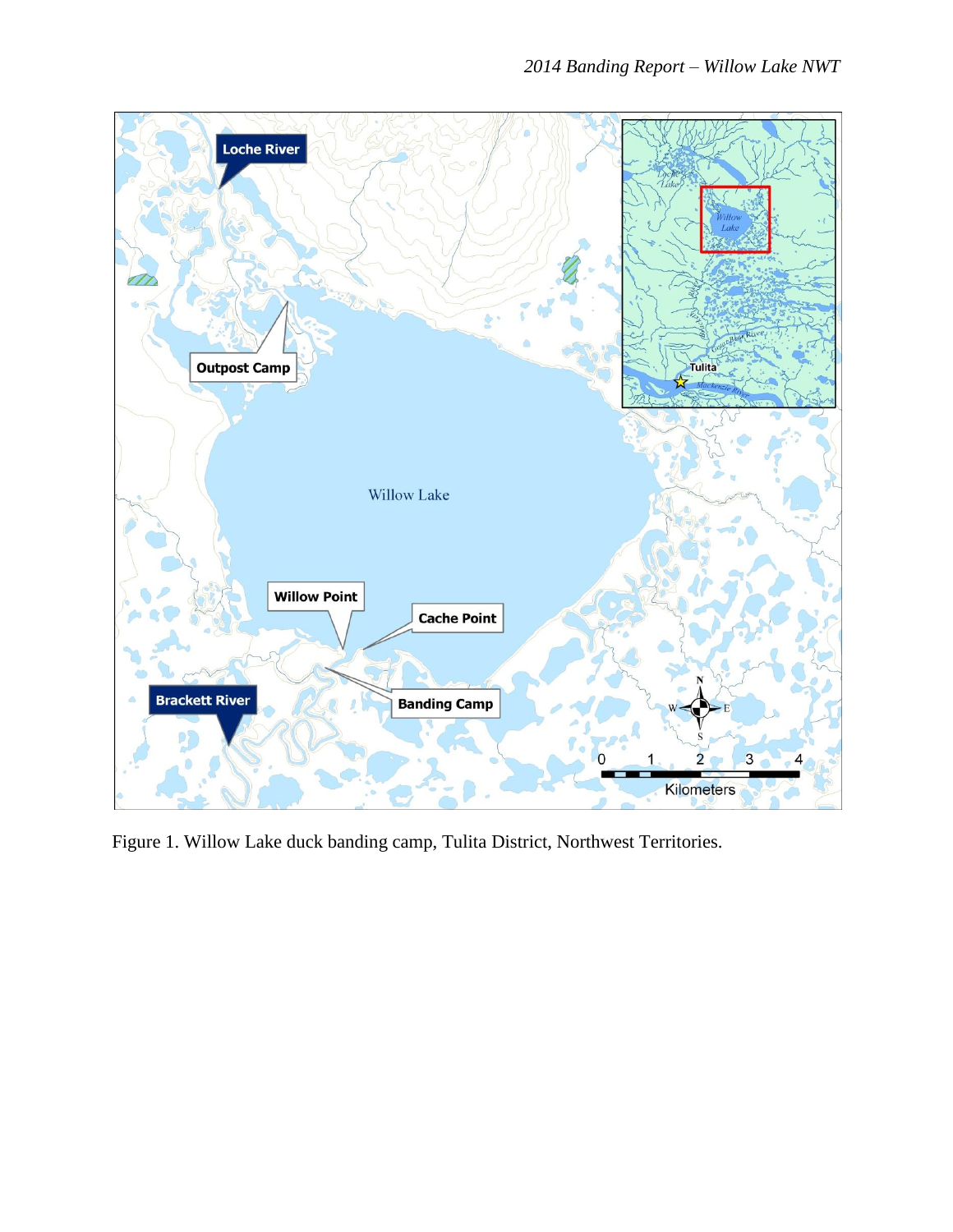# *2014 Narrative:*

Biologist Zimpfer arrived in Norman Wells on Sunday 03 August. Final preparations (i.e., assemble banding gear, food, fuel, and obtain items from ENR forestry operations (A chainsaw, 2-way radio, and brushcutter) were made for departure to Willow Lake on 06 August. In addition, time was spent discussing specific tasks to be accomplished while at Willow Lake. For 2014, the SRRB committed monies to hire the local banding crew from Tulita, NWT based on some broad guidance from biologist Zimpfer. The SRRB hired senior banding assistant Philip Clemente, and secondary school student, Kyle Yakeleya for 22 day banding period. Phillip has previously worked at the Willow Lake station in 2011.

On Wednesday 06 August one trip was made with a with a Dehaviland Twin Otter on-floats (North Wright Airways Ltd, Norman Wells) delivering Zimpfer, Clement, Yakeleya, supplies, and approximately 1200 lbs of whole barley from Norman Wells, to Tulita and then to willow lake. A second Twin Otter flight was made on 07 August to deliver the remainder of the barley that was delivered to ENR in January 2014. A resupply with fuel occurred on Sunday 10 August, via Pilatus Porter, and additional food stores on Monday 18 August. Daily communication occurred between the banding camp and ENR in Norman Wells by Forest Management's radio system, in addition daily check-ins we made to the banding coordinator in Saskatoon via Iridium satellite phone. Connection and speech clarity of the Iridium service continue to be exceptional at the Willow Lake camp. In addition, Northwestel recently upgraded the cellular phone system to 3G in Norman Wells and Tulita. Verizon customers will now be able to connect to the network in roaming mode while in town. Further, those with recent generation smart phones like the Apple Iphone, or Samsung Galaxy can send and receive text messages from the Willow Lake camp, and to a lesser extent make phone calls. Generatorproduced electricity at camp is essential for computer data entry and to run a freezer for food storage. Finally, ENR and SRRB policies do not allow crew members to hunt while they are working on projects.

All garbage was removed from site and taken for disposal at the Norman Wells landfill. Black bears (*Ursus americanus*), wolves (*Canis Lupus*), and bald eagles (*Haliaeetus leucocephalus*) were seen around camp and the Willow Point banding site, none paid more than a casual interest in the traps. It was believed that a bear may have been hanging around the camp as the crew found recent scat while outside the fence, and we had one instance where a bear approached the fence while we were in camp, and a second instance where a bear pulled on the electric fence while we were banding.

This year water levels at Willow Lake were below normal, however we were able to use the original Willow Point trapping location, on the SW side of the lake. This location is ideal for trapping, since the lake substrate is hard sand and slopes about 1 inch every 8 feet. However, in the future years with adequate water levels and fuel the crew may explore trapping ducks in the Loche River in addition to Willow Point. It has become apparent that some ducks spend the entire month in various pockets of the river and don't move downstream into Willow Lake in August. This has the potential to increase catch with a marginal increase in effort.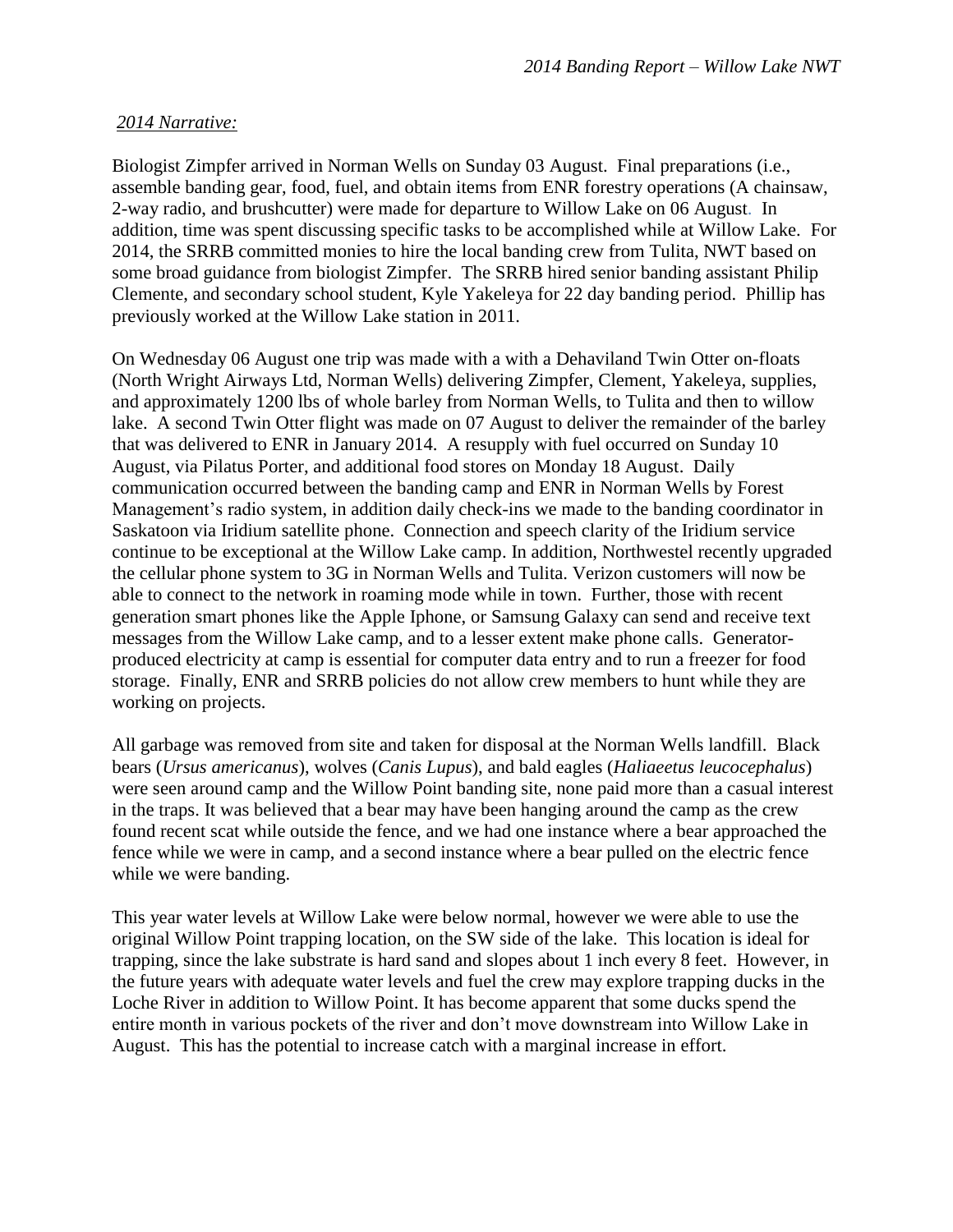The project's boats, motors, carousel, floats, camping equipment, bait (approximately 3600 lbs. of barley), and supplies are stored inside the grain silo at the banding camp for next year. As of 2013 the USFWS catch box stored in the silo was upgraded with the new "Ferguson design" aluminum doors and rails. Due to continued erosion of cache point during spring ice breakup, all to the traps have been relocated to the camp site for storage on an elevated platform.

## *Results:*

Water levels for the 2014 trapping season were below normal at Willow Lake. Despite below normal water levels we were able to utilize the original Willow Point trapping location, on the SW side of the lake for trapping. With low water levels traps were located at the very edge of the sand bar which is ideal for trapping. Normally, water levels in the Willow Lake system drop as the month progresses. This year there appeared to be minimal drop in water levels over the month, minimizing the need to relocate traps. Weather was average this year, with 9 days of rain. In most cases rain occurred early in the morning prior to banding, however, there were 2 days of heavy rain during the banding window. Otherwise, weather was typical for the NWT region. Several forest fires around the area periodically created hazy conditions, however this dissipated as the month progressed and temperatures cooled. Daily high temperatures at the close of banding operations ranged between  $17-21^{\circ}C$  (62–69°F), and evening lows were between 3–9ºC (37–49ºF).

A total of 19 traps were set at Willow Point, and trapping began (i.e., reduced funnel size and doors closed) on 11 August. In total,  $1,251$  ducks were handled from 10 Aug  $-27$  Aug (19 days), ducks (631 mallards, 421 northern pintails, 100 American wigeon, 81 American green-winged teal, 12 blue-winged teal, 6 northern shoveler; Table 1.). This resulted in a total of 320 trap nights, with an average of 3.9 ducks per trap night (Table 1, Table 2). In comparison to previous trapping activities, this year's catch was 10% below the 1995–2013 mean of 1390 ducks. Banding operations also resulted in the recapture of 25 birds banded in prior years or from stations other than Willow Lake. Over the course of trapping 1,425 kg (approximately 3,150 lb) of barley were used as bait. In contrast to 2013, there was only a single mortality during trapping operations, which was a cranial injury from impacting with the wire top of the trap.

Since 1995, 24,887 ducks have been banded at the Willow Lake Station. The species composition of the 4 most common species banded is mallard (46%) and northern pintail (33%) followed by American green-winged teal and American wigeon at 10% each, respectively. On average, 32% of all ducks banded since 1995 were of the juvenile age-class.

General observations from this year's banding activity were that waterfowl densities were low at the beginning of the month and increased at the end of the month on Willow Lake proper. On occasion, when we were able to navigate the river it was notably absent of all waterfowl. Typically, the rivers has good numbers of ducks were interested in and red-breasted mergansers (*Mergus serrator*). Unlike other stations this year we noticed fewer than normal broods, and only captured 6 individuals of the local age class.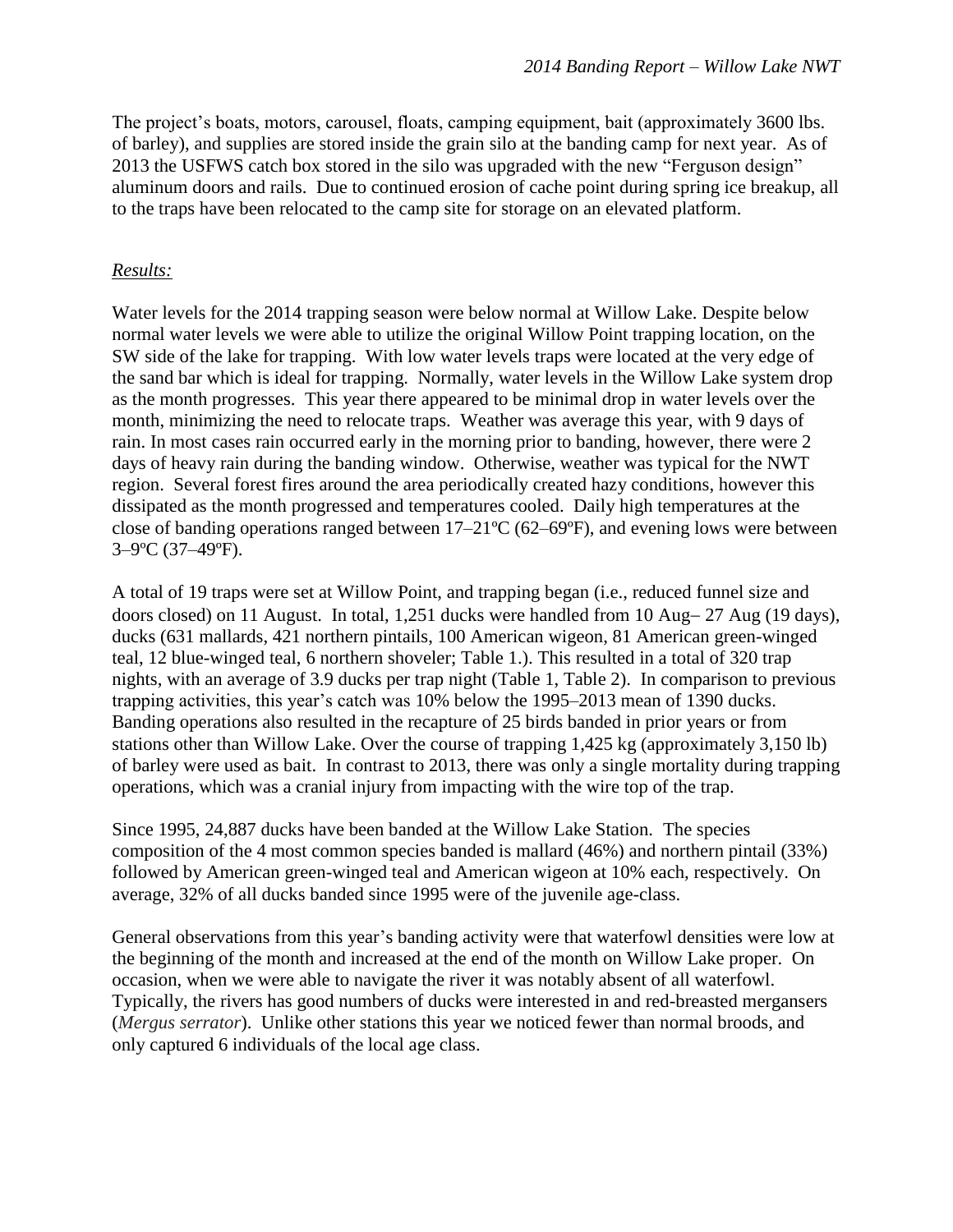# *Camp Notes:*

In the next few years the Willow Lake banding camp will see an increased need for attention and maintenance. Due to overstory clearing, the camp continues to see settling from the thawing of the permafrost. The camp now has a noticeable slope toward the river. In addition, the bank continues to erode during the spring runoff, such that the kitchen is now approximately 8 feet from the edge and will require relocation in order to keep it from falling into the river. Finally, the silo continues to be a target for break-ins. Once again, the silo was broken into during the spring of 2014. Our best guess is that the break in occurred during the spring hunt as we noticed that the cabins had also seen use since last year's operations. It appears that only a few items taken or used; 1 gallon of white gas (Coleman fuel) and 2 cans of bear spray, 100 ft of rope, and a fish landing net. However, the continued break-ins are causing significant non-repairable damage to the silo door, and the loss of supplies potentially represent a significant unnecessary increase in costs if additional flights are necessary to replace stolen items that are necessary for operations. At some point the damage will likely create a scenario where the crew will be unable to secure the silo at the close of banding operations. No regular gas remained at the camp at the close of 2014 banding operations.

Trap storage has been relocated from cache point to the banding campsite, primarily due continued erosion of the point during spring ice breakup. While adding additional setup time for transport this should extend the life of current traps if they can be enclosed or covered from the elements in future years.

# *High priority needs for 2015:*

- 1. USFWS/ENR should purchase a new or restock the medical kit at Willow Lake. The current one has been used or neglected over the years. The kit should include chemical cold packs to reduce swelling as ice is not readily available.
- 2. Purchase and deliver 1814 kg (4000 lb) of barley on the winter road to Norman Wells during Jan–Feb 2015.
- 3. Purchase and deliver 2–3 100' rolls of 18ga 1" x 2" wire to Norman Wells during Jan– Feb 2015.
- 4. The silo door continues to be the weakest point of entry to the silo. The project should seek the fabrication of a custom door to increase the security of the door, and additional protection for locks.
- 5. Construct new Benning B-2 traps and/or the round style with the supporting aluminum polls used at prairie stations.

# *Other Recommendations for 2015*

1. Consider trapping in locations other than Willow Point in an attempt to meet stated banding objectives, and reduce avian and mammalian predator concentrations at Willow Point (e.g., out pockets in Loche River circa 1995 banding, North end of Willow Lake), conditional on water levels.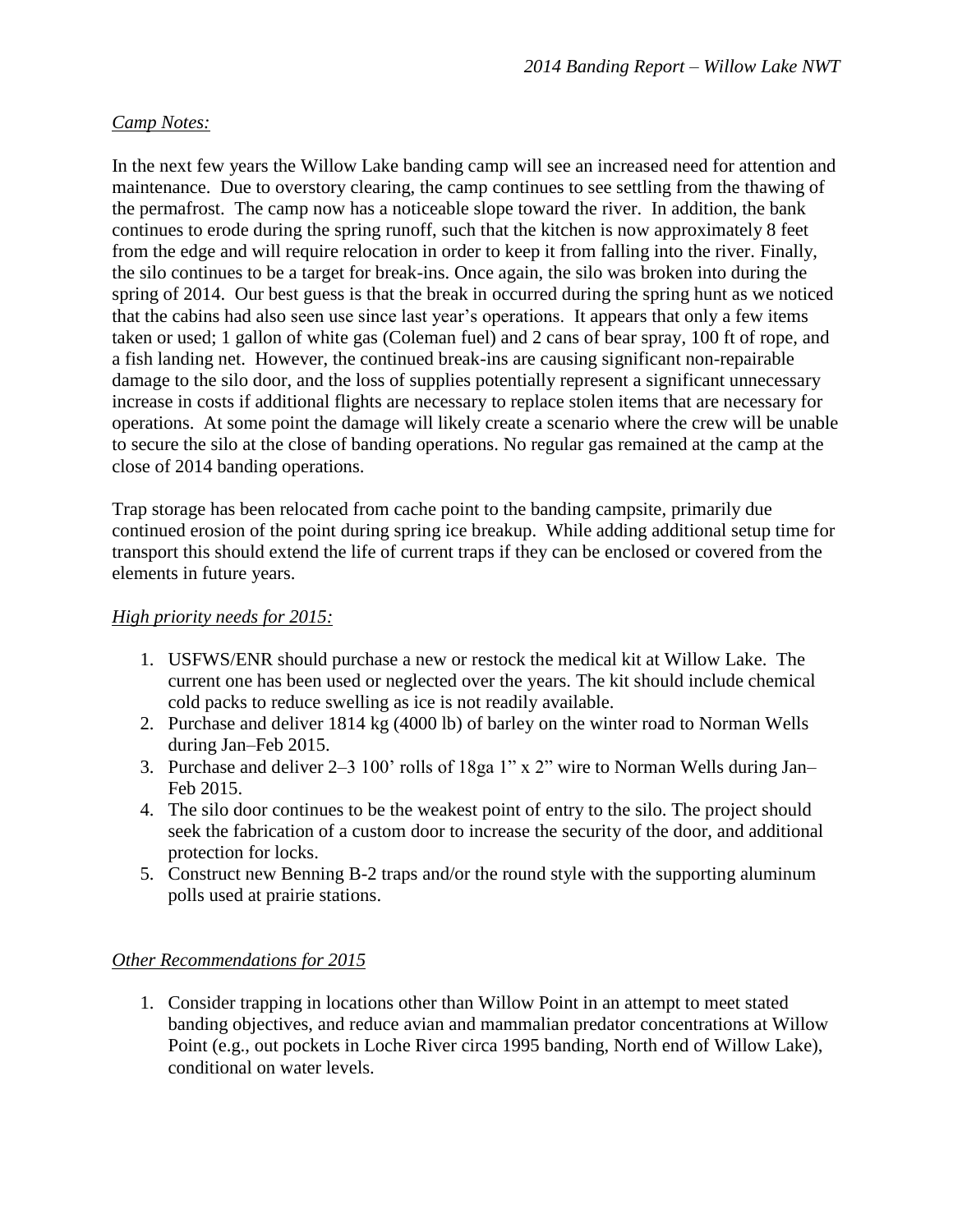|                |           | Species      |              |                |             |             |                |                     |             |                    |             |                      |         |               |
|----------------|-----------|--------------|--------------|----------------|-------------|-------------|----------------|---------------------|-------------|--------------------|-------------|----------------------|---------|---------------|
|                |           | American     |              |                |             |             |                |                     |             |                    |             | <b>Running Total</b> |         |               |
|                |           | Green-       | Blue-w inged | American       | Northern    |             | Other          | Number of           | New         | <b>Total Daily</b> | % Catch New | of New               | Running | Trap          |
| Trap Day       | Date      | w inged teal | teal         | w igeon        | pintail     | Mallard     | <b>Species</b> | Recaptures          | Bands/Day   | Catch              | Bands       | <b>Bands</b>         | Catch   | <b>Nights</b> |
|                | 10-Aug    |              | 10           | 0              | $\mathbf 0$ |             | $\mathbf 0$    | $\Omega$            | 12          | 12                 | 100.00%     | 12                   | 12      | 19            |
| $\overline{2}$ | 11-Aug    | 51           |              | 0              | 3           | 5           | $\Omega$       | $\overline{2}$      | 59          | 61                 | 96.72%      | 71                   | 73      | 19            |
| 3              | 12-Aug    | 0            |              |                | 2           | 9           | 0              |                     | 13          | 14                 | 92.86%      | 84                   | 87      | 18            |
| 4              | 13-Aug    |              |              | 0              |             | 0           | 6              | 0                   | 8           | 8                  | 100.00%     | 92                   | 95      | 11            |
| 5              | 14-Aug    | 0            |              | 0              | $\Omega$    | $\mathbf 0$ | 0              | 0                   | $\mathbf 0$ | 0                  | 0.00%       | 92                   | 95      | 11            |
| 6              | 15-Aug    | 10           |              | 3              | 38          | 5           | 0              | $2^{\bullet}$       | 56          | 58                 | 96.55%      | 148                  | 153     | 19            |
|                | 16-Aug    | 12           |              | 22             | 52          | 27          | 0              | 7 <sup>F</sup>      | 113         | 120                | 94.17%      | 261                  | 273     | 19            |
| 8              | 17-Aug    | 2            |              | 21             | 28          | 43          | 0              | $7^{\triangledown}$ | 95          | 102                | 93.14%      | 356                  | 375     | 19            |
| 9              | $18-Aug$  |              |              | 9              | 36          | 83          | 0              | 15                  | 129         | 144                | 89.58%      | 485                  | 519     | 19            |
| 10             | 19-Aug    |              | $\Omega$     | 11             | 17          | 73          | 0              | 20'                 | 102         | 122                | 83.61%      | 587                  | 641     | 17            |
| 11             | 20-Aug    |              |              | 11             | 59          | 55          | 0              | 19'                 | 126         | 145                | 86.90%      | 713                  | 786     | 19            |
| 12             | 21-Aug    | 0            | $\Omega$     | 10             | 50          | 60          | $\mathbf 0$    | 30 <sup>1</sup>     | 120         | 150                | 80.00%      | 833                  | 936     | 18            |
| 13             | $22$ -Aug | 0            |              | 5              | 66          | 72          | 0              | 55'                 | 143         | 198                | 72.22%      | 976                  | 1134    | 19            |
| 14             | 23-Aug    | 0            |              | $\overline{c}$ | 20          | 54          | 0              | 36                  | 76          | 112                | 67.86%      | 1052                 | 1246    | 19            |
| 15             | 24-Aug    | 0            | 0            |                | 18          | 50          | 0              | $57^{\circ}$        | 69          | 126                | 54.76%      | 1121                 | 1372    | 19            |
| 16             | 25-Aug    |              |              |                | 23          | 50          | 0              | 53"                 | 75          | 128                | 58.59%      | 1196                 | 1500    | 19            |
| 17             | 26-Aug    | 0            |              | 3              | 6           | 24          | $\mathbf 0$    | 50"                 | 33          | 83                 | 39.76%      | 1229                 | 1583    | 18            |
| 18             | 27-Aug    | 0            | $\Omega$     | 0              | 2           | 20          | 0              | 25                  | 22          | 47                 | 46.81%      | 1251                 | 1630    | 18            |
| Seasonal       |           |              |              |                |             |             |                |                     |             |                    |             |                      |         |               |
| <b>Totals</b>  |           | 81           | 12           | 100            | 421         | 631         | 6              | 379                 |             |                    |             | 1251                 | 1630    | 320           |
| Average/Day    |           | 4.50         | 0.67         | 5.56           | 23.39       | 35.06       | 0.33           | 21.06               | 69.50       | 90.56              |             |                      |         |               |

|  |  |  |  | Table 1. Daily accounting of capture and banding at Willow Lake for 2014 operations. |
|--|--|--|--|--------------------------------------------------------------------------------------|
|--|--|--|--|--------------------------------------------------------------------------------------|

| Accidentals & Rare Occurences |                |               | <b>Mortalities</b> |             |                |               |        |            | Ageratios (young/adult) at catch |             |          |
|-------------------------------|----------------|---------------|--------------------|-------------|----------------|---------------|--------|------------|----------------------------------|-------------|----------|
| Date                          | <b>Species</b> | <b>Number</b> |                    | Date        | <b>Species</b> | <b>Number</b> | Banded | Cause      |                                  | Species     | Ageratio |
| 8/13/2014                     | <b>NSHO</b>    |               |                    | 25-Aug Mall |                |               | Yes    | Trap Death |                                  | AGWT        | 0.800    |
|                               |                |               |                    |             |                |               |        |            |                                  | AMWI        | 0.370    |
|                               |                |               |                    |             |                |               |        |            |                                  | <b>NOPI</b> | 1.903    |
|                               |                |               |                    |             |                |               |        |            |                                  | <b>MALL</b> | 0.186    |